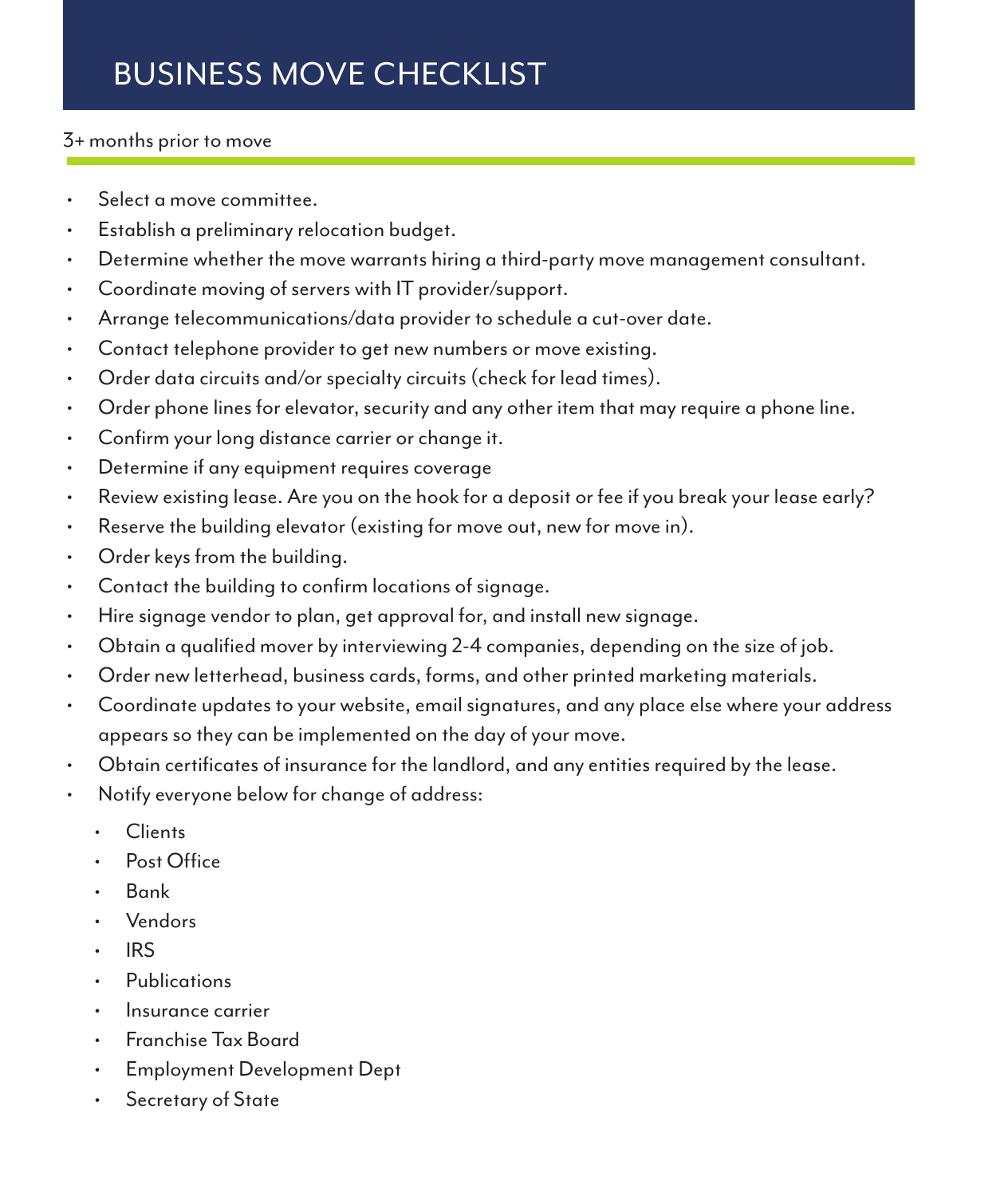#### 2 Months Prior to Move:

- Coordinate with IT on server move, desktop, and PBX timelines.
- Assemble 'Move Team' with each department having a 'Move Liaison'.
- Schedule weekly move coordination meetings.
- Review & define areas of responsibility.
- Move sequencing/timeline preparation.
- Collect all furniture layout plans from employees for their new spaces.
- De-installation & installation responsibilities coordination of timing.
- Prepare lab equipment ID matrix of all equipment moving.
- Develop preliminary move schedule.

## 1 Month Prior to Move:

- Assign move numbers/labeling/tagging scheme prepare floor plans/layouts.
- Create employee move packets and instructions on how to move.
- Create public relations and social campaigns to highlight new location.
- Discuss and agree on move insurance needs with company.
- Modify new space to meet equipment demands as necessary (coordinate with users).
- Determine security procedures for the move.
- Add company to lobby directory at new site
- Fine tune move schedule.

#### 2 Weeks Prior to Move:

- Finalize move schedule.
- Hold employee move orientation meeting.
- Distribute employee move packets.
- Schedule packing material and label delivery.
- Prepare employee welcome packet to the new space.
- Schedule move day on site help.
- Create a list of emergency contacts, cell phone numbers, and vendors.
- Identify move command central for mover and employee inquiries.
- Select cleaning vendor for post-move.